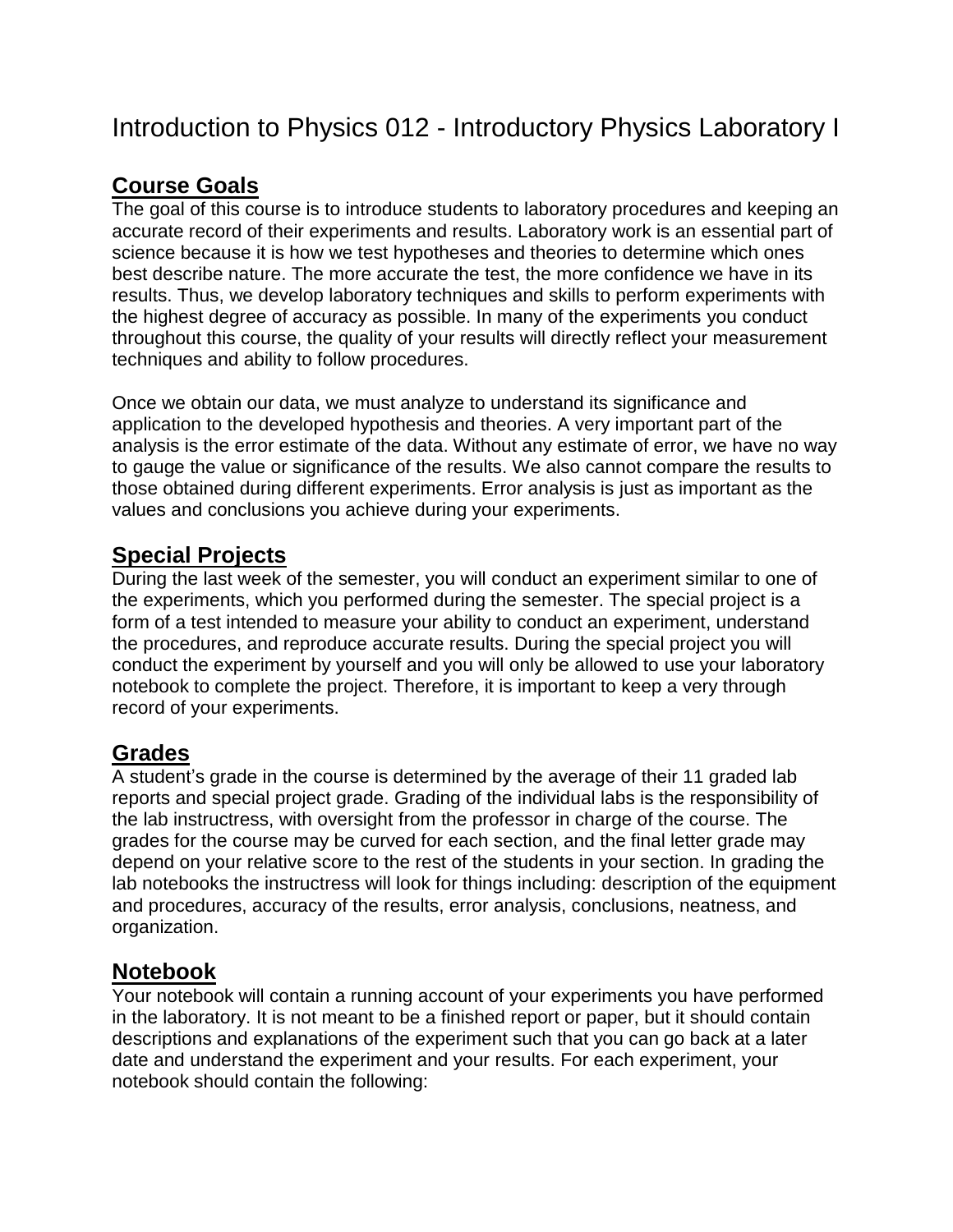- Title of the Experiment.
- The date and the name of your laboratory partner.
- A statement of the goals of the experiment.
- A description of the apparatus and equipment used in the experiment.
- A brief description of the measurement procedures.
- Data, graphs, tables, printouts, and equations.
- Analysis of the data and your conclusions.
- Ways to improve the experiment.

Your notebook should be clearly legible, neat, and contain all of the relevant information, such as units and equations. Neatness and clarity are two of the most important aspects of your notebook. While you may easily be able to read your own handwriting, someone else who uses your notebook at a later time as a guide may not be able to understand your work if it's not neat and well laid out. Also, any graphs or tables you have in your notebook should be properly labeled and have the correct units. A graph for example, should have the x- and y-axis clearly labeled with the correct units, a title, and a legend.

#### **Final Comment**

Your laboratory instructor is there to help you with the laboratory procedures and understand the material. However, they are not there to run the experiment for you, perform your calculations, or draw conclusions from your data. The process of understanding the strengths and weakness of your experiments, data, and relating the results to theory are very important parts of being a successful scientist or student.